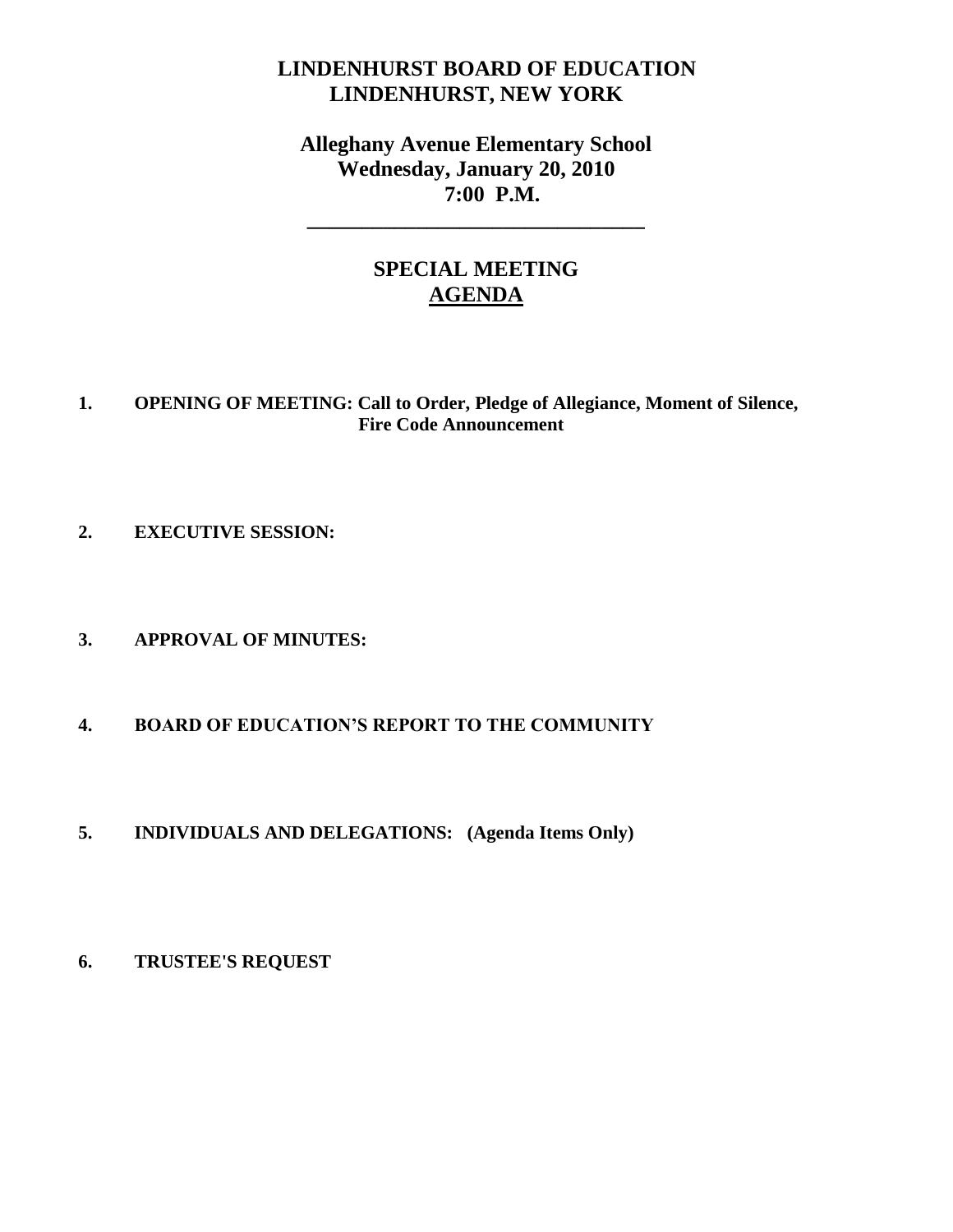#### **7. SUPERINTENDENT'S RECOMMENDATIONS**

#### **a. Recommendation: FIELD TRIPS**

Recommended Action: Upon a motion made by \_\_\_\_\_\_\_\_\_\_\_\_\_\_\_\_\_\_\_, seconded by \_\_\_\_\_\_\_\_\_\_\_\_\_\_\_\_, the following resolution is offered

RESOLVED that the Board of Education, upon the recommendation of the Superintendent approves the following field trips:

#### **High School**

| Tues.-Fri.              | March 10-12, 2010 |            | Approximately 12 DECA Club members to a State<br>Conference in Rochester, New York. Students will<br>be transported via plane.                                                        |
|-------------------------|-------------------|------------|---------------------------------------------------------------------------------------------------------------------------------------------------------------------------------------|
| Wednesday               | March 31, 2010    |            | Approximately 30 Italian Club members to New York<br>City for a tour, museum visit and lunch. Students will be<br>Transported via the LIRR. This trip is during the Spring<br>Recess. |
| Note: see enclosed      |                   |            |                                                                                                                                                                                       |
| Vote on the motion:     |                   | Yes:       |                                                                                                                                                                                       |
|                         |                   | No:        |                                                                                                                                                                                       |
| Motion carried/defeated |                   | Abstained: |                                                                                                                                                                                       |

#### **b. Recommendation: COMPUTER LEASE AGREEMENT**

Recommended Action: Upon a motion made by \_\_\_\_\_\_\_\_\_\_\_\_\_\_\_\_\_\_\_, seconded by \_\_\_\_\_\_\_\_\_\_\_\_\_\_, the following resolution is offered

RESOLVED that the Board of Education, upon the recommendation of the Superintendent authorizes the Board President to enter into an agreement with Western Suffolk BOCES for a Multi-year Service Agreement (5 years) for computer leasing and financing, at a total cost of \$100,138.00.

Note: See enclosed

Vote on the motion: Yes:

No:

Abstained:

Motion carried/defeated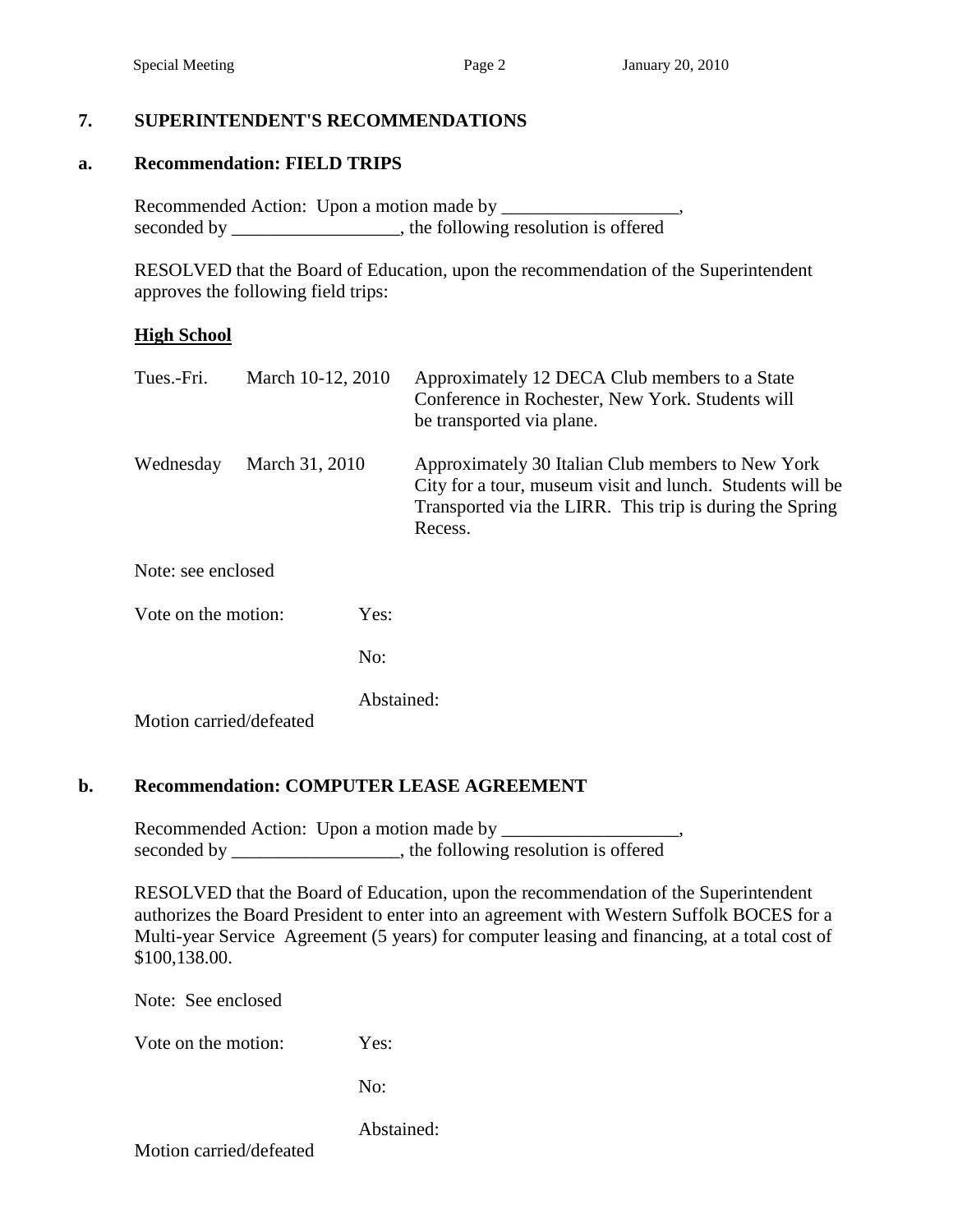## **c. Recommendation: DONATION**

Recommended Action: Upon a motion made by seconded by \_\_\_\_\_\_\_\_\_\_\_\_\_\_\_, the following resolution is offered

RESOLVED that the Board of Education, upon the recommendation of the Superintendent accepts the donation of \$2138.87 from the Susan M. Clyne Memorial Fund to be used to purchase computer equipment for the Susan M. Clyne Computer Lab at the Middle School

Note: See enclosed

Vote on the motion: Yes:

No:

Abstained:

Motion carried/defeated

## **d. Recommendation: DONATION**

Recommended Action: Upon a motion made by \_\_\_\_\_\_\_\_\_\_\_\_\_\_\_\_\_\_\_, seconded by \_\_\_\_\_\_\_\_\_\_\_\_\_\_\_, the following resolution is offered

RESOLVED that the Board of Education, upon the recommendation of the Superintendent accepts the donation of design and drawings for the High School Courtyard Reconstruction Project from John A. Grillo, Architect, P.C.

Note: See enclosed

Vote on the motion: Yes:

No:

Abstained:

Motion carried/defeated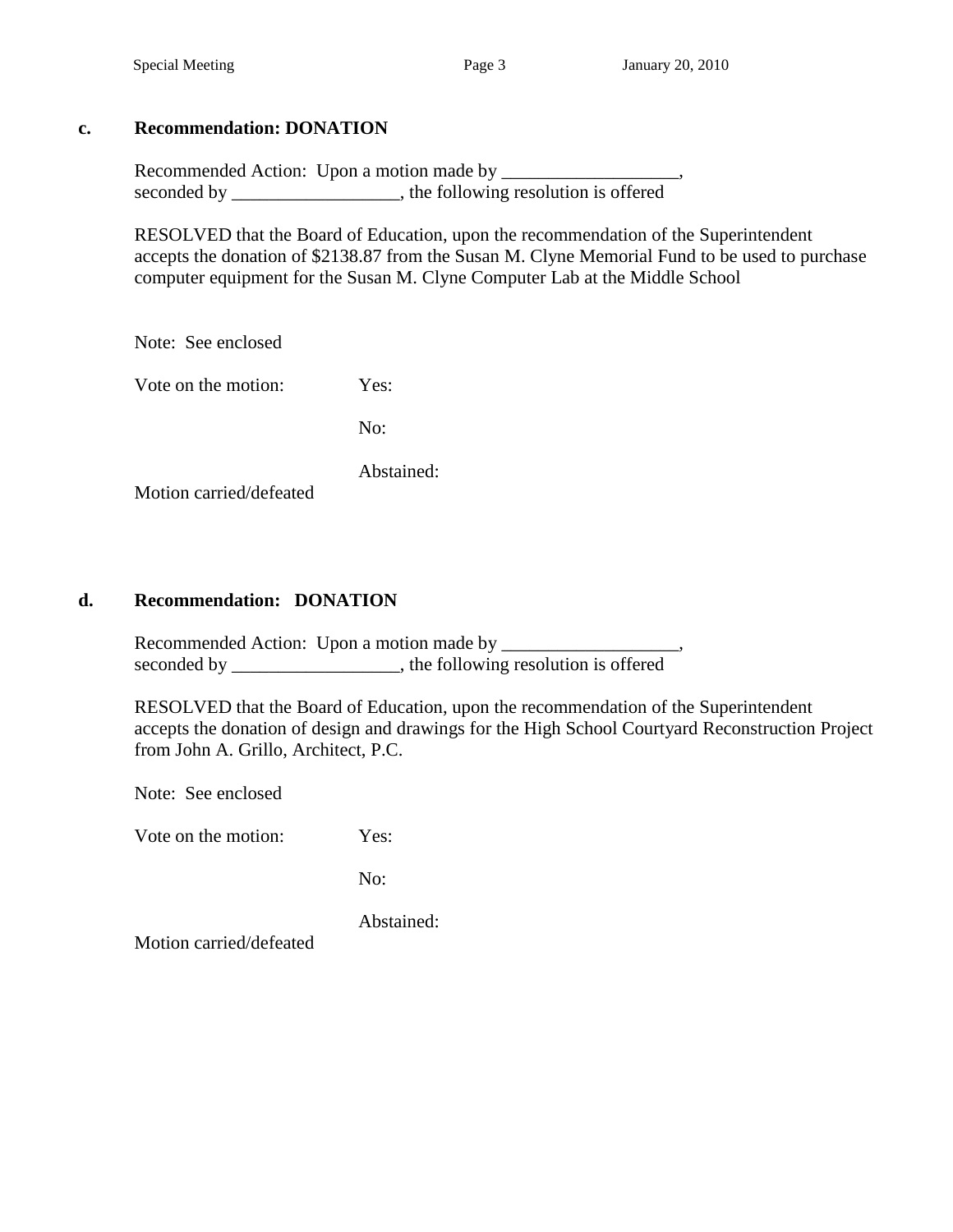### **e. RECOMMENDATION – BOARD POLICY # 4526**

#### **Second Reading - Vote to be taken**

#### **A new board policy or revision of current board policy requires two readings.**

Recommended Action: Upon a motion made by \_\_\_\_\_\_\_\_\_\_\_\_\_\_\_, seconded by \_\_\_\_\_\_\_\_\_\_\_\_\_\_\_\_\_\_\_, the following proposed policy is offered for a second reading.

#### **COMPUTER NETWORK FOR EDUCATION**

The Board of Education recognizes that as telecommunications and other new technologies increase the number of ways that information may be accessed, communicated and transferred by members of society, those changes also alter teaching and learning. The Board considers access to a computer network, including the internet, to be a powerful and valuable educational tool. The Board is committed to the use of computer-related technology as a tool to advance and promote teaching and learning.

The computer network significantly alters the information landscape for schools by opening classrooms to a broader array of resources, including the internet, online databases, bulletin boards, e-mail and various software applications. The network will open classrooms to electronic information resources which may not have been screened by educators for use by students of various ages. The Board generally supports access by students to diverse information-rich resources concomitant with the development of appropriate skills to analyze and evaluate such resources by staff members.

Electronic information research skills are now necessary for the proper preparation of citizens and future employees during an Age of Information. The Board expects that staff will blend thoughtful use of such information throughout the curriculum and that the staff will provide guidance and instruction to students in the appropriate use of such resources.

All users of the District's computer network and the internet must understand that access is a privilege, not a right, and that access entails responsibility. All users are required to demonstrate appropriate conduct on school computers and networks, just as they are required to adhere to the District's code of conduct when on school grounds or while involved in any school-related functions. *In this regard, all users are required to sign the appropriate user agreement attached.* Failure to comply with this Policy and Regulation may result in disciplinary action as well as suspension and/or revocation of computer access privileges. The code of conduct applies to all aspects of network use and communications. The network is provided for students and staff to conduct research and to communicate with others

The Board authorizes the Superintendent of Schools to establish regulations governing the use and security of the district's computer network. All users of the district's computer network and equipment shall comply with this policy and accompanying regulations.

The Superintendent shall designate staff to oversee the use of district computer resources. Responsibilities shall include maintenance, security and integrity of networks and equipment, the delivery of in-service programs for the training and development of district staff in computer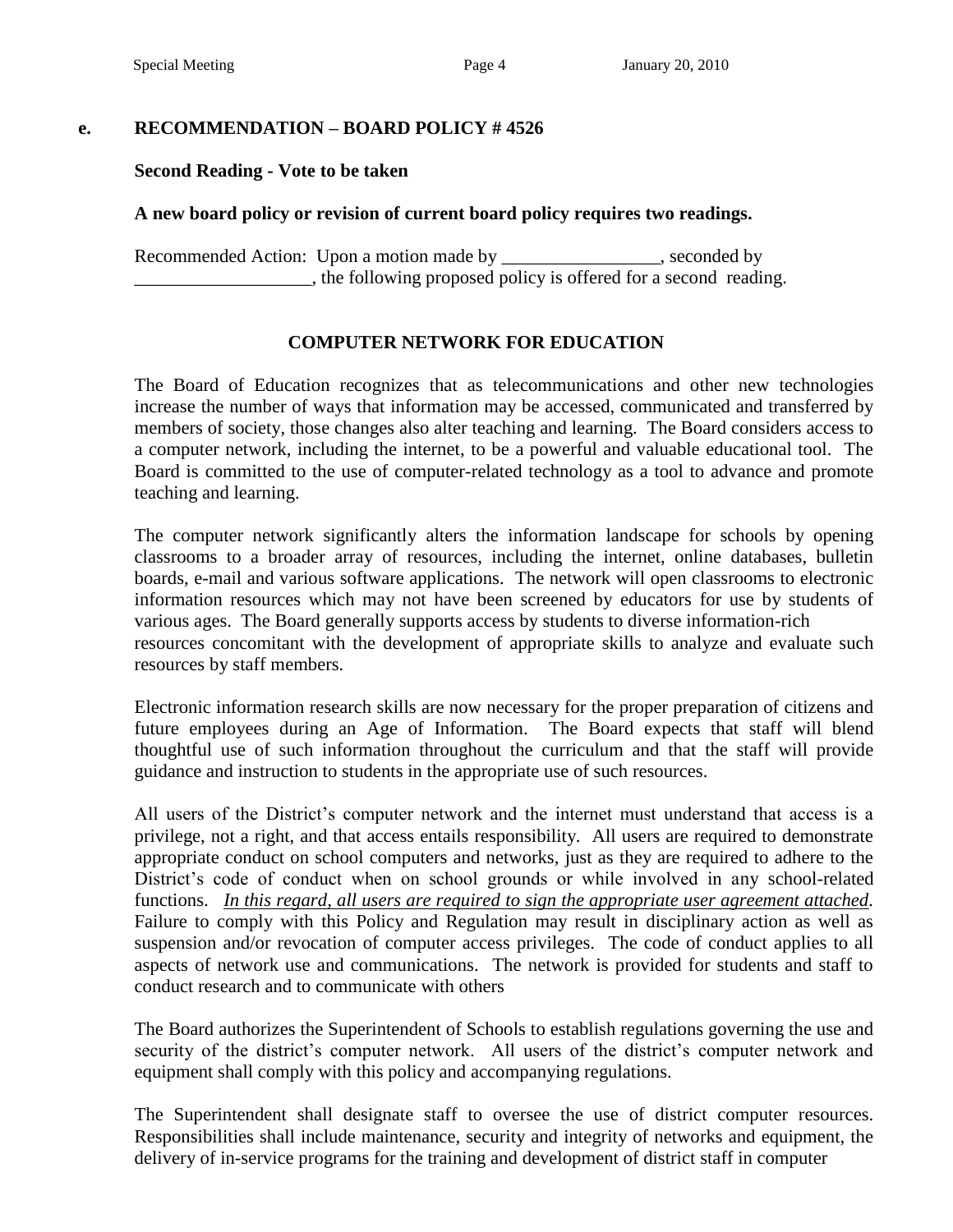skills, and for the integration of computer use into classroom instruction. The Superintendent, working in conjunction with appropriate district staff, will be responsible for the purchase and distribution of computer software and hardware throughout district schools. District staff shall prepare a comprehensive multi-year technology plan that shall be revised periodically to reflect changing technology and/or district needs.

Adoption date: February 4, 2009 REVISED: January 20, 2010

Vote on the motion: Yes:

No:

Abstained:

Motion carried/defeated

# **f. RECOMMENDATION – BOARD POLICY # 4526 - R**

#### **Second Reading – Vote to be taken**

# **A new board policy or revision of current board policy requires two readings.**

Recommended Action: Upon a motion made by \_\_\_\_\_\_\_\_\_\_\_\_\_\_\_, seconded by \_\_\_\_\_\_\_\_\_\_\_\_\_\_\_\_\_\_\_, the following proposed policy is offered for a second reading.

4526 R

#### **COMPUTER NETWORK FOR EDUCATION REGULATION**

The following rules and regulations govern the use of the district's computer network system and access to the Internet and e-mail accounts.

# *I. Administration*

- **The Superintendent of Schools shall prepare appropriate procedures for implementing this policy** and for reviewing and evaluating its effect on instruction and student achievement.
- The Superintendent shall designate staff to oversee the district's computer network. These staff may include a Director of Technology to manage the infrastructure and hardware resources, and a Coordinator of Instructional Technology to manage instructional software, curriculum design and professional development.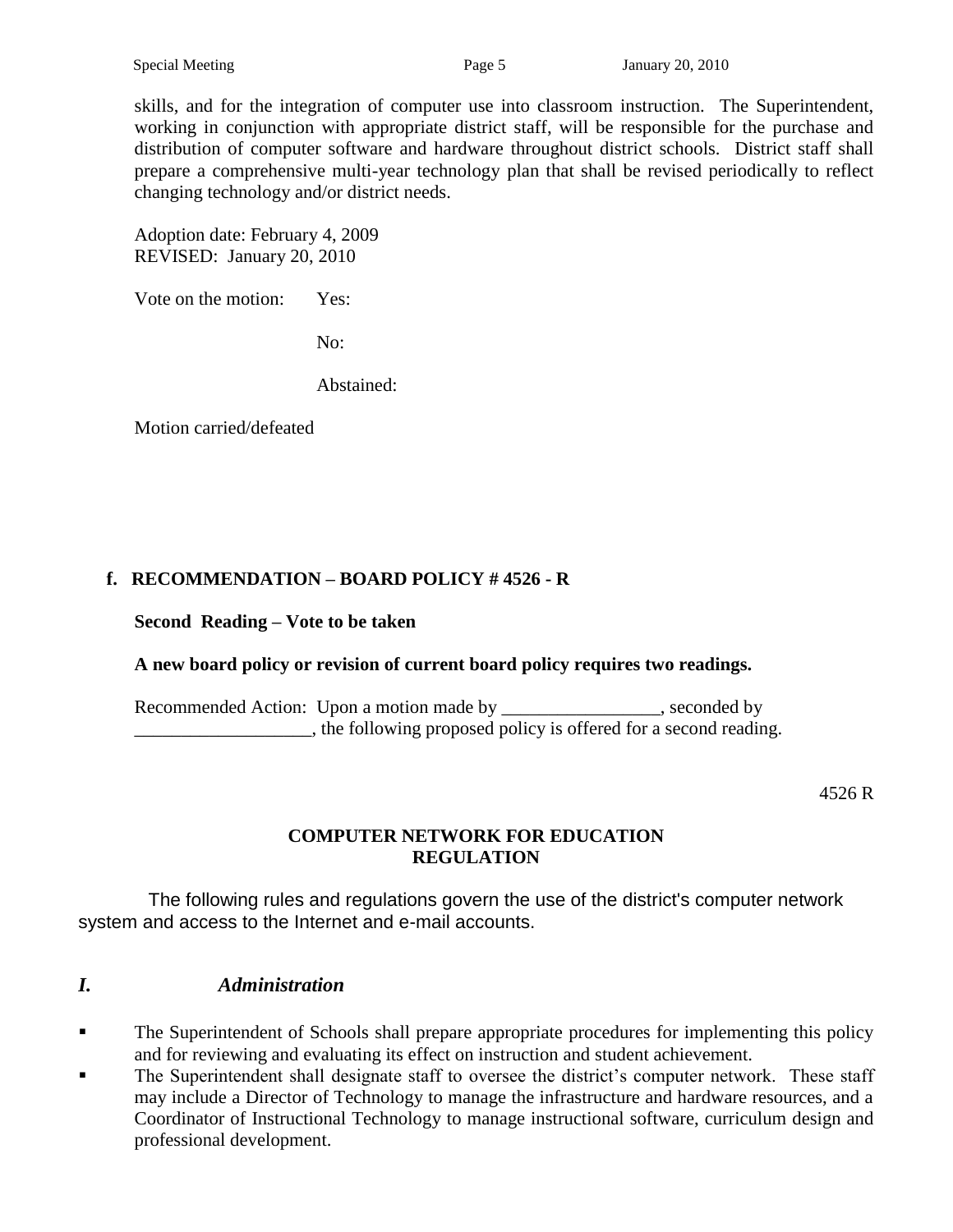- Together, these staff shall monitor and examine all network activities, as appropriate, to ensure proper use of the system.
- These staff shall be responsible for disseminating and interpreting district policy and regulations governing use of the district's network at the building level with all network users.
- The district shall provide employee training for proper use of the network and will ensure that staff supervising students using the district's network provide similar training to their students, including providing copies of district policy and regulations governing use of the district's network.
- District computer staff shall make every effort to maintain the integrity of the network, including critical software updates and virus protection.
- All student agreements to abide by district policy and regulations and parental consent forms shall be kept on file in the main office of each school.

# II Program Development

In order to integrate the use of electronic resources within the framework of the approved District curriculum, District personnel will review and evaluate resources in order to offer materials that comply with Board guidelines governing the selection of instructional materials. In this manner, staff will provide developmentally appropriate guidance to students as they make use of telecommunications and electronic information resources within the approved instructional program. All students will be informed by staff of their rights and responsibilities as users of the District network prior to gaining access to that network, either as an individual user or as a member of a class or group.

As much as possible, access to District information resources will be designed in ways that point students to those that have been reviewed, evaluated and approved prior to use. While students may be able to move beyond those resources to others that have not been evaluated by staff, they shall be provided with guidelines and lists of resources particularly suited to the learning objectives. Students may pursue electronic research independent of staff supervision only if they have been granted parental permission and have submitted all required forms (4526-E). Permission is not transferable and may not be shared.

The District believes that the benefits to students from access to important information resources and opportunities for growth through collaboration exceed the potential problems and disadvantages. The District, recognizes, however, that parents and guardians of minors are responsible for setting and conveying the standards that their children should follow when using media and information sources. To that end, the Lindenhurst Public Schools support and respect each family's right to decide whether or not to apply for independent student access. No student's grade shall be diminished if a parent or guardian refuses permission for independent access to the Internet or electronic resources, except if the student is enrolled in an elective course which requires demonstrated proficiency using these resources.

# *III Internet Access*

- Access to Internet resources comes with the understanding that some material accessed is inaccurate. Additionally, some material may be contrary to community standards and inappropriate for classroom use. All staff and students, therefore, must be aware of the need to critically evaluate information and resources gathered from the Internet.
- Independent student use of Internet and electronic information resources will be permitted upon submission of permission and agreement forms by parents of minor students (under 18 years of age) and by the students themselves (those 18 years of age and older).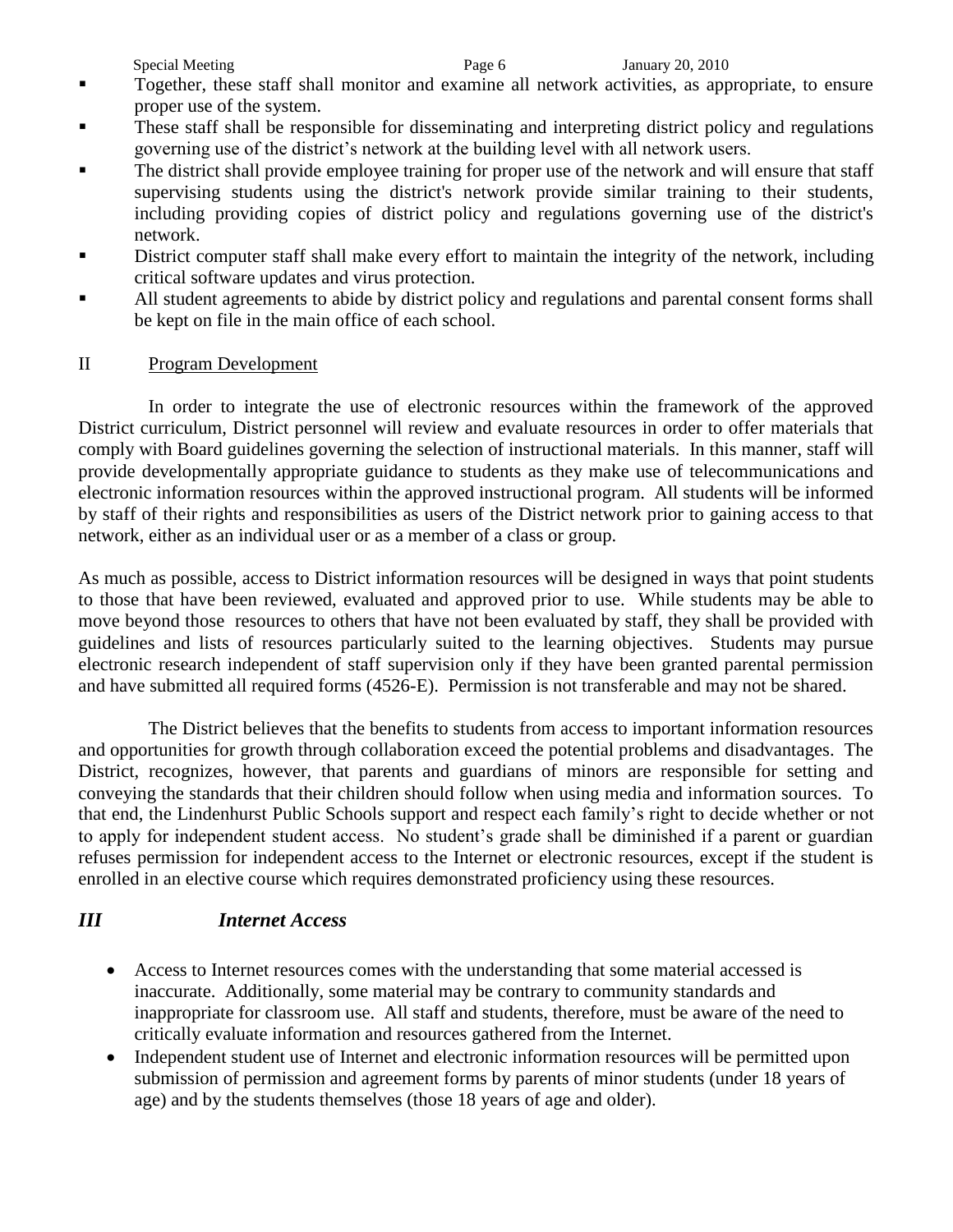#### Special Meeting Page 7 January 20, 2010

- Students will be provided with access to Internet resources during class time as determined by the teacher, and before, during and after the school day as facilities are available and independent consent forms allow.
- All students and staff will have individual network accounts. These accounts grant access to the World Wide Web.
- Students are not to participate in chat rooms.
- Students will not have e-mail accounts provided by the District. The possibility exists that students may access their private e-mail accounts via the Internet access provided by the District.
- A staff member will be required to monitor any and all student network activities.
- The District will provide staff members with web-based e-mail accounts.

# IV Staff E-mail Guidelines

The District believes that one of the foundations of quality education is excellent communication. This is reflected in regular communication among various members of our educational community; i.e., among teaching colleagues, between teachers and students, between administrators and teachers and between parents and teachers. In order to enhance the communication, the District provides e-mail accounts for staff. These accounts will allow staff members to communicate in more efficient ways:

- E-mail communication is available at a time and place that is convenient to the user.
- E-mails tend to be more succinct than oral communications.
- Responses can be planned in advance.
- Collaborative efforts can be enhanced.

The following guidelines have been established to assist the members of our educational community in using e-mail communication successfully:

- Members of the professional staff, including administrators, teachers and support staff, are expected to check their e-mail regularly.
- Professional staff members are expected to respond to all messages received in a timely fashion. However, the method of response can be of their choice; e.g. an e-mail message may be responded to via the telephone.
- In any instance where a parental signature is required by law or District policy, the policy remains as is: e-mail will not be an acceptable substitution for field trip permission forms, absence notes, etc.
- Building level administrators will inform parents that emergency information should not be left on teachers' e-mail accounts, but rather, should be communicated directly to the main office.
- Staff members who receive questionable messages should immediately inform their appropriate administrator, save the message(s) and print them. Staff adhering to this reporting procedure will not be held accountable for the receipt of such messages.
- Mass mailing of letters or e-mails by teaching staff require prior approval from the appropriate administrator.
- Whenever an administrator posts a group mailing to staff, a hard copy of that message will be posted in a central, previously defined area.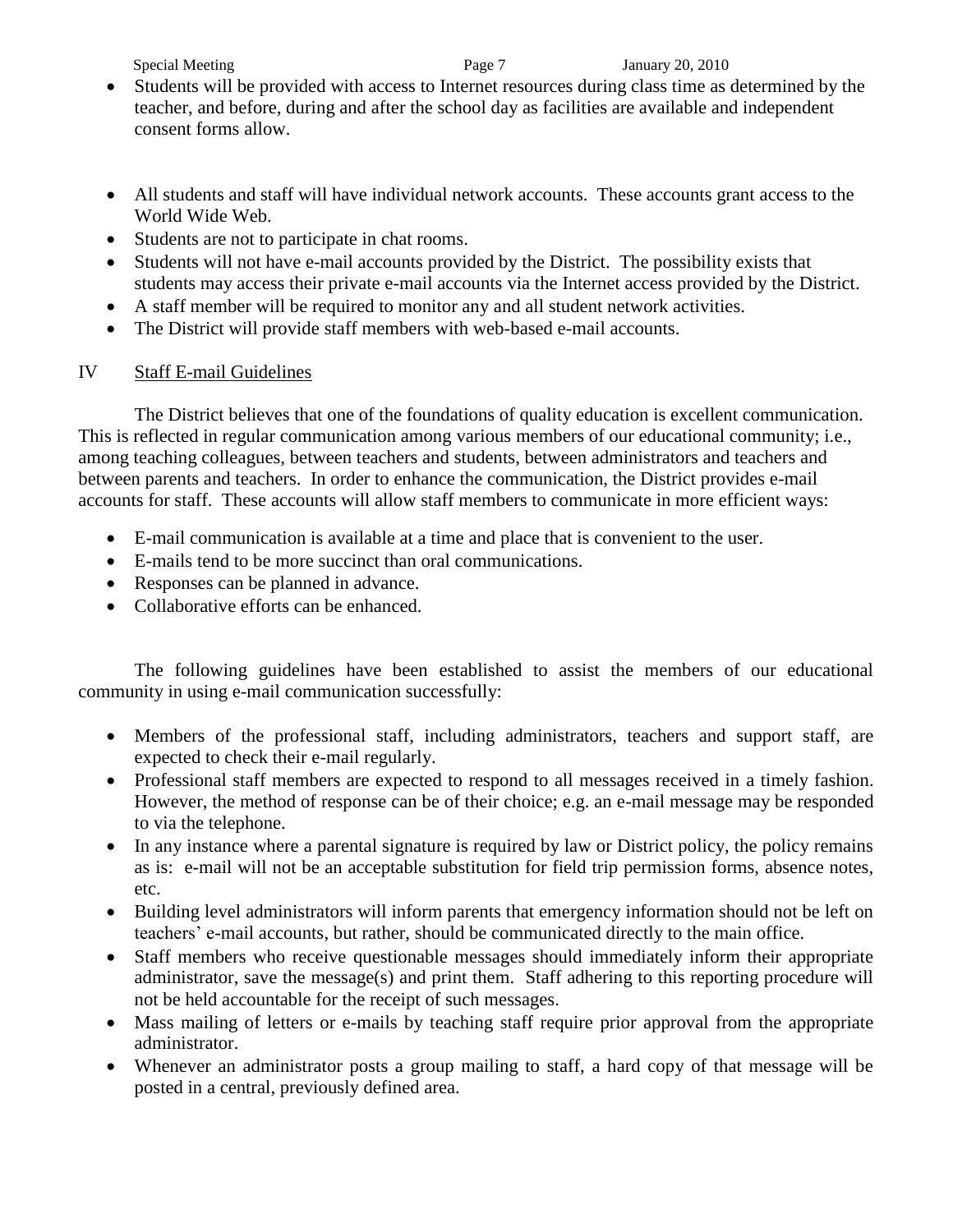To best utilize our resources, each mailbox has been allocated *limited* space on the mail server. *To maximize on that* space, it is recommended that users abide by the following suggestions:

- Delete messages after reading them if there is no need to refer back to them.
- Delete messages over 30 days old.
- Save attachments as needed to a local directory and delete the message from the mail server.

# *V Acceptable Use and Conduct*

- Access to the district's computer network is provided solely for educational purposes and research consistent with the district's mission and goals.
- Use of the district's computer network is a privilege, not a right. Inappropriate use may result in the suspension or revocation of that privilege.
- Communications on the network are often public in nature. All users are expected to abide by the generally accepted rules of network etiquette. This includes being polite and using only appropriate language. Abusive language, vulgarities and swear words are all inappropriate.
- Each individual in whose name an access account is issued is responsible at all times for its proper use. Each user will be issued a login name and password and must protect the individual account and personal password from disclosure.
- Network users identifying a security problem on the district's network must notify the appropriate teacher, administrator or computer network coordinator. Under no circumstance should the user demonstrate the problem to anyone other than to the district official or employee being notified.

Any network user identified as a security risk or having a history of violations of district computer use guidelines may be denied access to the district's network.

- Users must not leave a workstation computer unattended while logged on to a network account this leaves files vulnerable and/or will allow others to commit acts which will be traced to the user who was logged in at the time.
- In order to protect electronic data, staff members are expected to backup data completely and frequently, as this is the most important line of defense against loss of data. While the district will backup data stored on the file server, users are urged to backup critical files on their own disk media.

# VI Prohibited Activity and Use

The following is a list of prohibited activity concerning use of the district's computer network. Violation of any of these prohibitions may result in discipline or other appropriate penalty, including suspension or revocation of a user's access to the network.

- Using the network for commercial activity, including advertising.
- Infringing on any copyrights or other intellectual property rights, including copying, installing, receiving, transmitting or making available any copyrighted software on the district computer network.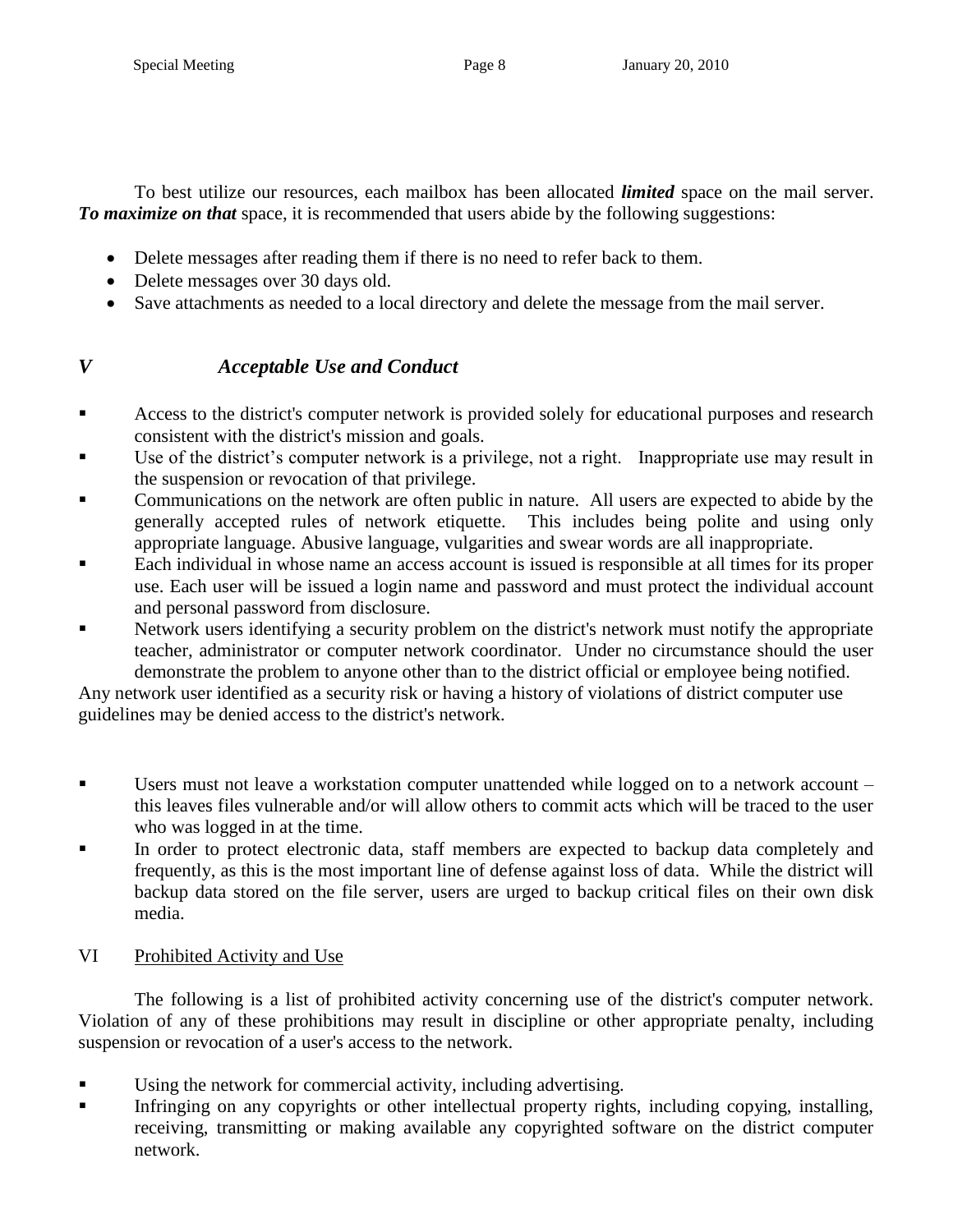- Using the network to receive, transmit or make available to others obscene, offensive, or sexually explicit material.
- Using the network to receive, transmit or make available to others messages that are racist, sexist, abusive or harassing to others.
- Using another user's account or password.
- Attempting to read, delete, copy or modify the electronic mail (e-mail) of other system users and deliberately interfering with the ability of other system users to send and/or receive e-mail.
- Forging or attempting to forge e-mail messages.
- **Engaging in vandalism.** Vandalism is defined as any malicious attempt to harm or destroy district equipment or materials, data of another user of the district's network or of any of the entities or other networks that are connected to the Internet. This includes, but is not limited to, creating and/or placing a computer virus on the network.
- Using the network to send anonymous messages or files.
- Using the network to receive, transmit or make available to others a message that is inconsistent with the district's Code of Conduct.
- Revealing the personal address, telephone number or other personal information of oneself or another person.
- Using the network for sending and/or receiving personal messages.
- Sharing confidential information about students. This includes, but is not limited to, grades, Individual Education Plans, attendance and disciplinary records.
- Intentionally disrupting network traffic or crashing the network and connected systems.
- Installing personal software or using personal disks on the district's computers and/or network without the permission of the appropriate district official or employee.
- Using district computing resources for commercial or financial gain or fraud.
- Stealing data, equipment or intellectual property.
- Gaining or seeking to gain unauthorized access to any files, resources, or computer or phone systems, or vandalize the data of another user.
- Wastefully using finite district resources.
- Changing or exceeding resource quotas as set by the district without the permission of the appropriate district official or employee.
	- Using the network while access privileges are suspended or revoked.
- Using the network in a fashion inconsistent with directions from teachers and other staff and generally accepted network etiquette.
- Any use of network resources that disrupts the overall goals of the district.

# *VII. No Privacy Guarantee*

Network storage areas are public spaces and belong to the District. Network administrators may review files and communications to maintain system integrity and insure that users are using the system responsibly. All messages sent over Lindenhurst's computer and communication systems are the property of the district. Since the system is to be used for business purposes, users should have no expectation of privacy associated with the information stored in or sent through these systems.

All messages sent by e-mail are Lindenhurst Public Schools' records. Messages sent over the district internal e-mail systems are not subject to the privacy provisions of the Electronic Communications Privacy Act of 1986 and, therefore, may be read by the district's management and system administrators.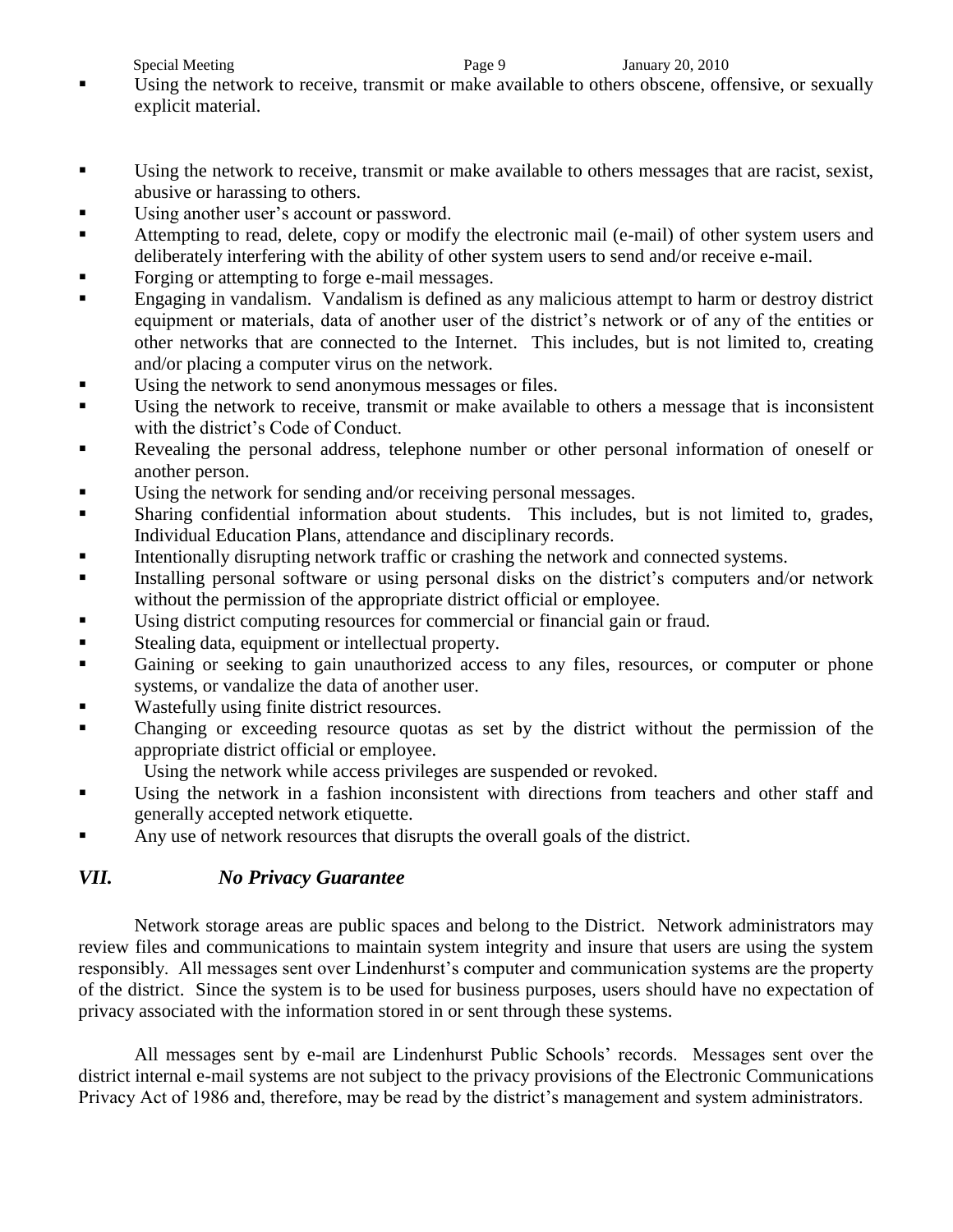#### *VIII. Sanctions*

All users of the district's computer network and equipment are required to comply with the district's policy and regulations governing the district's computer network. Failure to comply with the policy or regulation may result in disciplinary action as well as suspension and/or revocation of computer access privileges.

In addition, illegal activities are strictly prohibited. Any information pertaining to or implicating illegal activity will be reported to the proper authorities. Transmission of any material in violation of any federal, state and/or local law or regulation is prohibited. This includes, but is not limited to materials protected by copyright, threatening or obscene material or material protected by trade secret. Users must respect all intellectual and property rights and laws.

# *IX. District Responsibilities*

Information security on a network is a function of both equipment and the people who use it. The district will establish many safeguards in the networked equipment, such as passwords, virus protection and firewalls. The district expects that staff will do its part to help protect information on all the systems that they use. The district will provide and maintain reasonable access in classrooms and department offices to equipment designed to provide access to the network, the Internet and e-mail accounts. The district will provide opportunities for professional development on the use of the network and electronic resources.

The district makes no warranties of any kind, either expressed or implied, for the access being provided. Further, the district assumes no responsibility for the quality, availability, accuracy, nature or reliability of the service and/or information provided. Users of the district's computer network and the Internet use information at their own risk. Each user is responsible for verifying the integrity and authenticity of the information that is used and provided.

The district will not be responsible for any damages suffered by any user, including, but not limited to, loss of data resulting from delays, non-deliveries, misdeliveries, or service interruptions caused by its own negligence or the errors or omissions of any user. The district also will not be responsible for unauthorized financial obligations resulting from the use of or access to the district's computer network or the Internet.

Further, even though the district may use technical or manual means to regulate access and information, these methods do not provide a foolproof means of enforcing the provisions of the district policy and regulation.

Adoption date: February 4, 2009 REVISED: January 12, 2010

Vote on the motion: Yes:

No:

Abstained: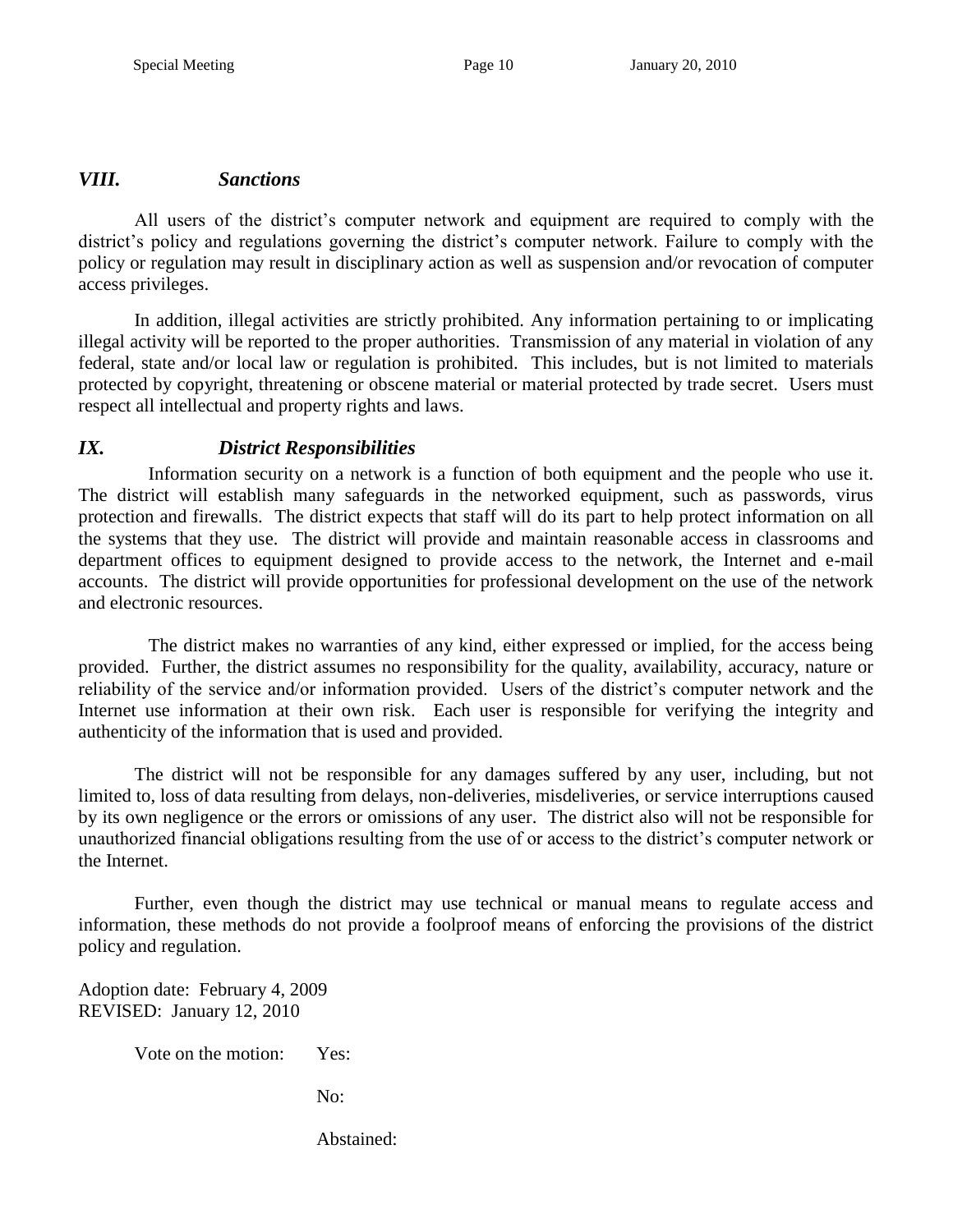#### **g. RECOMMENDATION – BOARD POLICY # 4526 – R - FORMS**

\_\_\_\_\_\_\_\_\_\_\_\_\_\_\_\_\_\_\_\_\_\_\_\_\_\_\_\_\_\_\_\_\_\_ \_\_\_\_\_\_\_\_\_\_\_\_\_\_\_\_\_\_\_

\_\_\_\_\_\_\_\_\_\_\_\_\_\_\_\_\_\_\_\_\_\_\_\_\_\_\_\_\_\_\_\_\_\_ \_\_\_\_\_\_\_\_\_\_\_\_\_\_\_\_\_\_\_\_\_

\_\_\_\_\_\_\_\_\_\_\_\_\_\_\_\_\_\_\_\_\_\_\_\_\_\_\_\_\_\_\_\_\_\_\_\_\_\_\_\_\_\_\_\_\_\_\_\_\_\_\_\_\_\_\_\_\_\_\_\_\_\_\_\_\_

\_\_\_\_\_\_\_\_\_\_\_\_\_\_\_\_\_\_\_\_\_\_\_\_\_\_\_\_\_\_\_\_\_\_\_\_\_\_\_\_\_\_\_\_\_\_\_\_\_\_\_\_\_\_\_\_\_\_\_\_\_\_\_\_

#### **Second Reading –Vote to be taken**

#### **A new board policy or revision of current board policy requires two readings.**

Recommended Action: Upon a motion made by \_\_\_\_\_\_\_\_\_\_\_\_\_\_\_\_, seconded by **Example 2**, the following proposed policy is offered for a second reading.



#### **LINDENHURST PUBLIC SCHOOLS**

#### **Student User Agreement and Parent Permission Form**

As a user of the Lindenhurst Public Schools computer network, I hereby agree to comply with the above stated rules, communicating over the network in a responsible fashion while honoring all relevant laws and restrictions.

Student Signature Date

As the parent or legal guardian of the student signing above, I grant permission for my child to access networked computer services such as electronic mail and the Internet. I understand that individuals and families may be held liable for violation. I understand that some materials on the Internet may be objectionable, but I accept responsibility for guidance of Internet use; setting and conveying standards for my child to follow when selecting, sharing or exploring information and media.

Parent Signature Date

Name of Student

\_\_\_\_\_\_\_\_\_\_\_\_\_\_\_\_\_\_\_\_\_\_\_\_\_\_\_\_\_\_\_\_

School Grade Student ID Number (District Issued)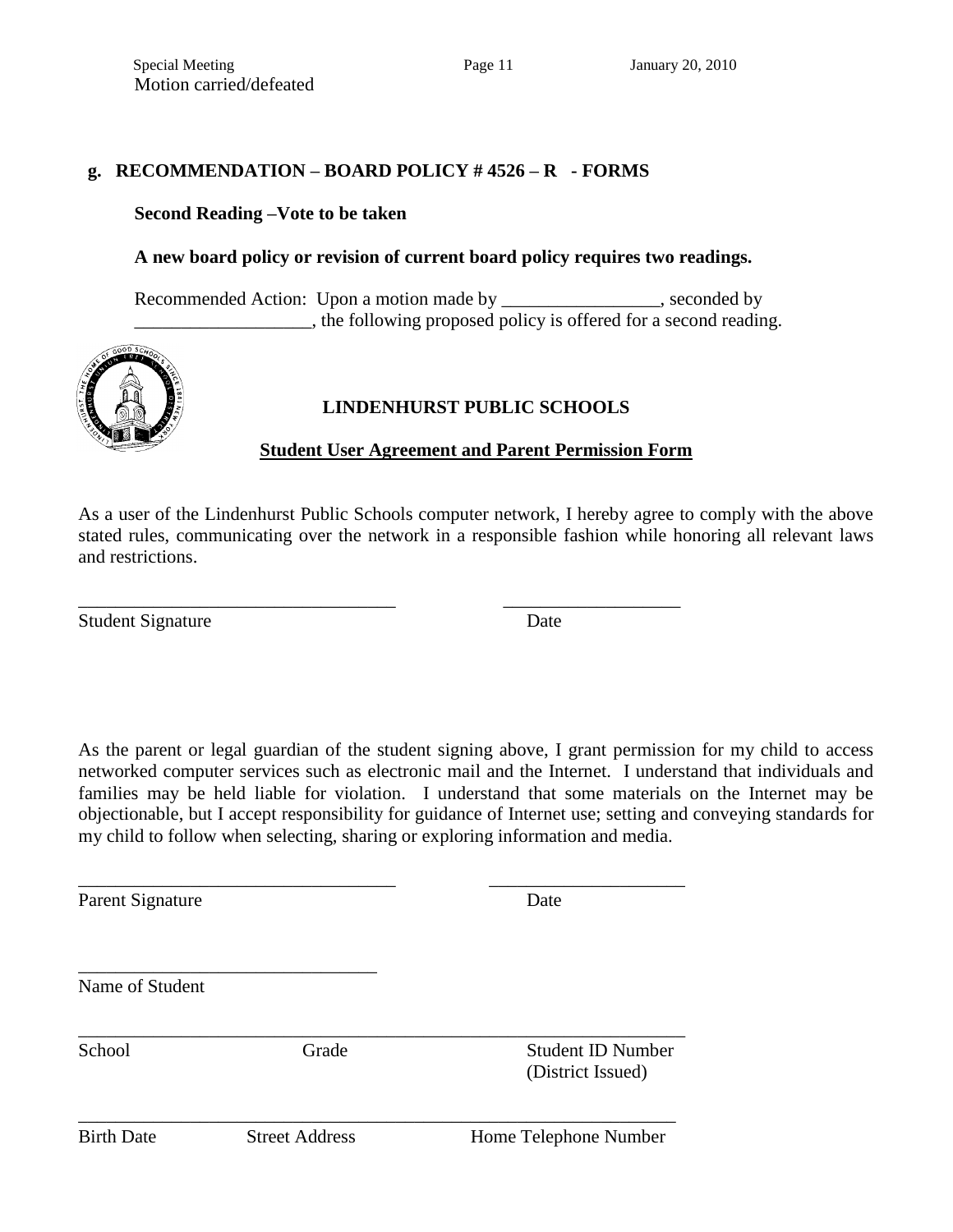

# **LINDENHURST PUBLIC SCHOOLS**

# **Computer Network for Education Staff User Agreement**

I have read, understand and will abide by the attached Computer Network for Education Policy 4526 and Regulation R-4526. I understand that I have no right to privacy or reasonable expectation of privacy when I use a District computer, the District's Computer Network and/or the Internet, and I consent to District staff monitoring my computer use and communications. I acknowledge and consent to searches of any District computer I use, as well as searches of my use of District computers, network and my computer communications, including but not limited to my use of email and the internet. I further understand that any violation of the regulations above described is strictly prohibited, may be unethical and may constitute a criminal offense. Should I commit a violation, my access privileges may be revoked, disciplinary proceedings may be commenced against me, and I may be subject to appropriate legal action by the District or others. Further, I agree to hold the Lindenhurst Union Free School District harmless and to indemnify it against any and all damages, judgments, and attorneys' fees that may be incurred by it arising out of my use of District computers or the District network or my use of the Internet during access outside of school.

| Name of Staff Member     |                                                                                                   |
|--------------------------|---------------------------------------------------------------------------------------------------|
| Signature                | Date                                                                                              |
| <b>Building Assigned</b> | Position                                                                                          |
|                          | Computer Network for Education Policy is online at: http://www.lindenhurstschools.org/pdf/AUP.pdf |
| Vote on the motion:      | Yes:                                                                                              |
|                          | No:                                                                                               |
|                          | Abstained:                                                                                        |
|                          |                                                                                                   |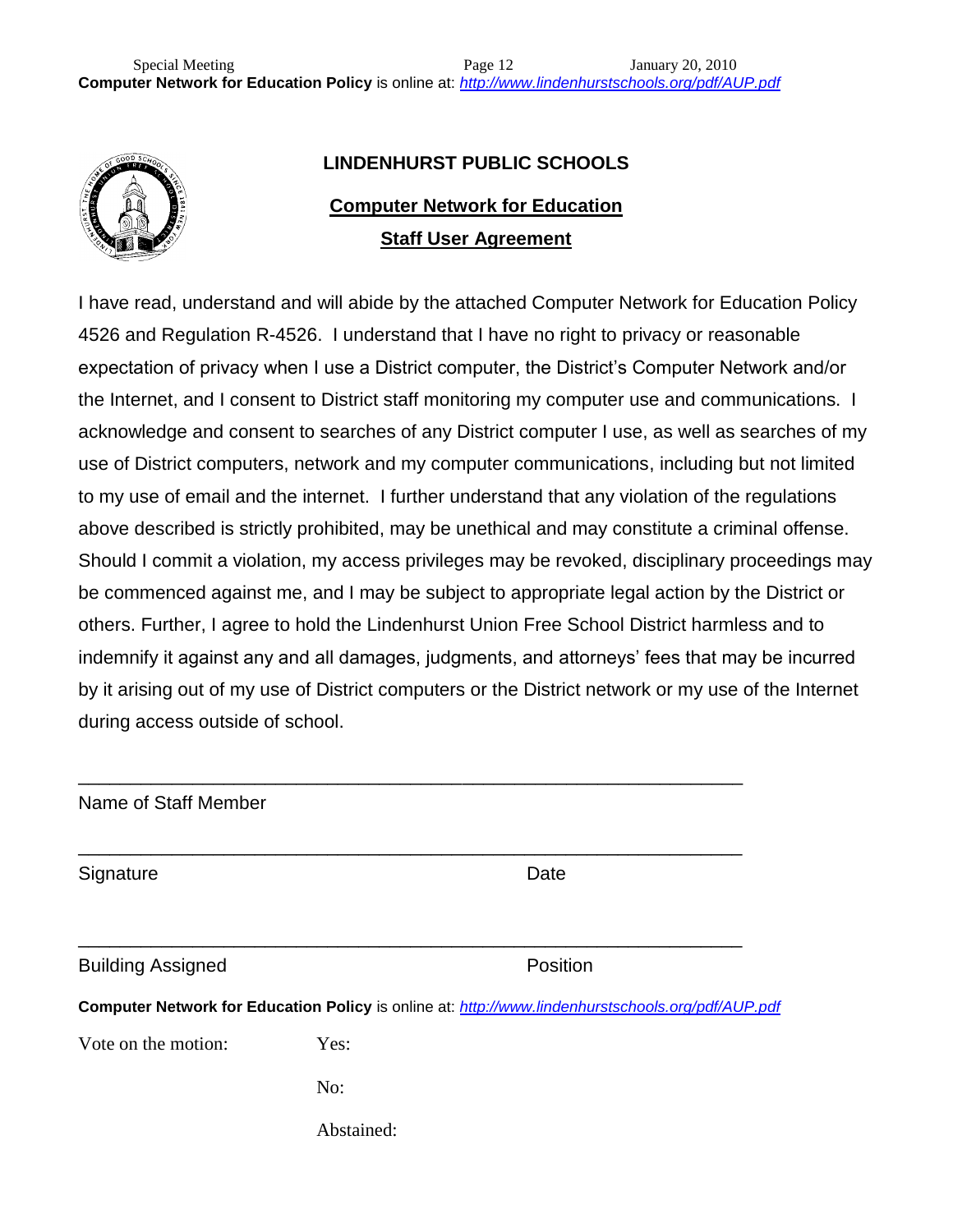Special Meeting **Page 13** Page 13 January 20, 2010 Motion carried/defeated

# **8. SCHEDULES**

| Schedule | $A-1$  | No. 10-C        | <b>Coaching Assignment</b>                                                 |  |
|----------|--------|-----------------|----------------------------------------------------------------------------|--|
| Schedule | $A-2$  | No. 9           | Personnel, Instructional – Leave of Absence                                |  |
| Schedule | $A-3$  | No. 41          | Personnel, Instructional Appointments                                      |  |
| Schedule | $A-3$  | No. 42          | Personnel, Instructional Appointments                                      |  |
| Schedule | $A-3$  | No. 43          | Personnel, Instructional Appointments                                      |  |
| Schedule | $AS-3$ | No. 12          | Substitute Personnel. Appointments                                         |  |
| Schedule | $B-1$  | PT <sub>7</sub> | <b>Non-Instructional Personnel</b><br><b>Resignations and Terminations</b> |  |
| Schedule | $B-2$  | No. PT 6        | Non-Instructional Personnel – Leave of Absence                             |  |
| Schedule | $B-3$  | No. 11          | Non-Instructional Personnel Appointments                                   |  |
| Schedule | $B-3$  | No. PT 12       | Non-Instructional Personnel Appointments<br>Part Time                      |  |
| Schedule | $B-3$  | No. S-12        | Non-Instructional Appointments<br><b>Substitute Personnel</b>              |  |
| Schedule | D      | No. 21          | <b>Pupil Personnel Services</b>                                            |  |
| Schedule | G      | No. 9           | <b>Approval of Bids</b>                                                    |  |
| Schedule | OA/C   | No. 16          | <b>Outside Agencies/Consultants</b>                                        |  |